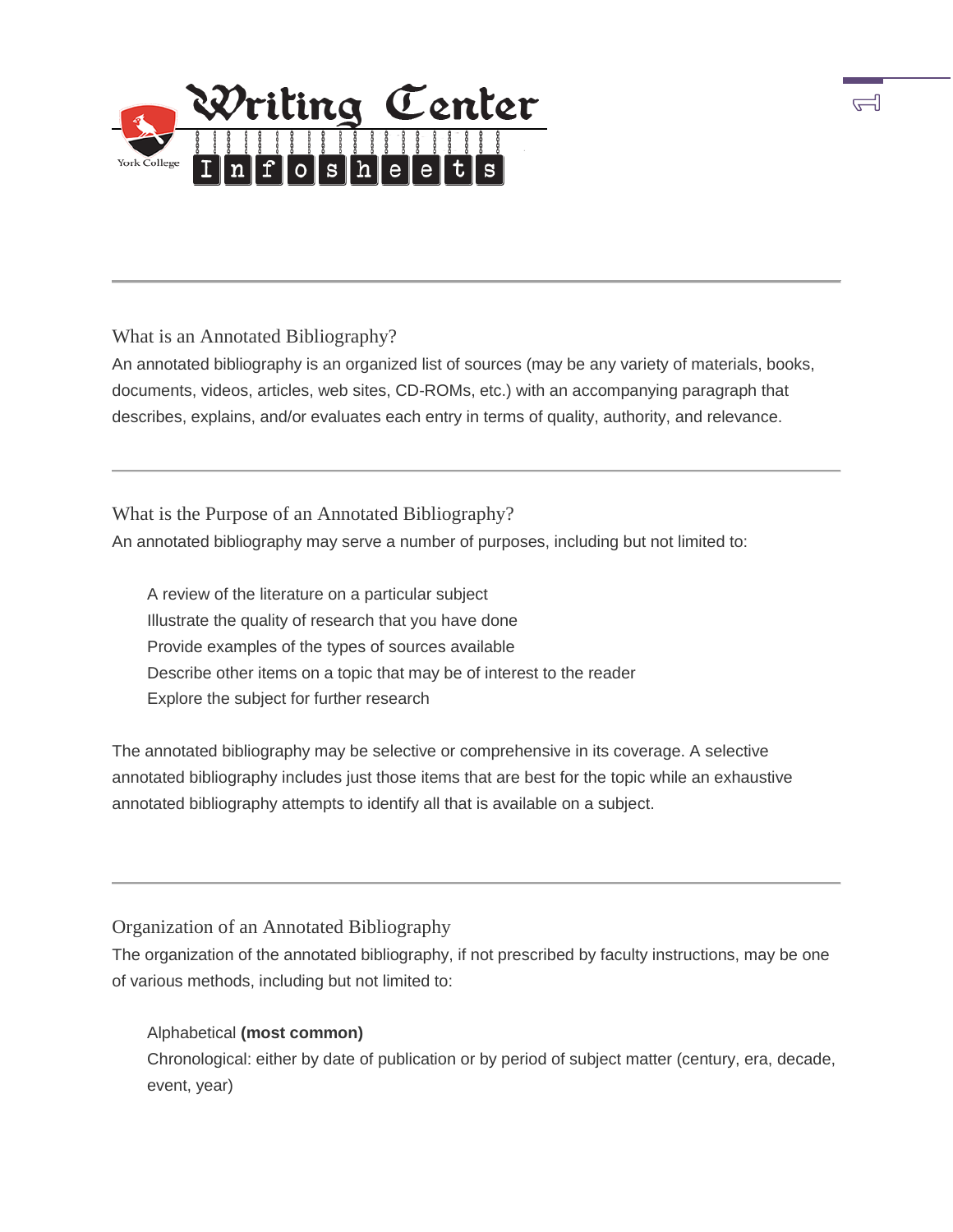### Annotations vs. Abstracts

 Annotations in an annotated bibliography usually perform two functions, describe the source and important aspects of content not evident in the title. It enables the researcher to establish the relevance of a specific journal article, book, research report, or government document, etc. and to decide whether to consult the full text of the work. Abstracts, such as those found in various periodical databases or those accompanying scholarly journal articles are usually just descriptive evaluate the source. The annotation is a concise description of a particular source, including summaries.

Elements of an Annotation

Information found in an annotation may include:

1. qualifications of author(s);

"Based on 20 years of study, William A. Smith, Professor of English at XYZ University...";

2. purpose/scope:

 "...sets out to place John Turner in eighteenth century England and show the development of his philosophy in relation to contemporary social mores";

3. audience and level of reading difficulty:

 "Smith addresses himself to the scholar, albeit the concluding chapters on capital punishment will be clear to any informed layman";

4. bias or standpoint of author :

"Turner gears his study more to the romantic aspects of the age than the scientific and rational developments";

5. relationship to other works in the field:

 "Here Turner departs drastically from A. F. Johnson (Two will not, New York, Riposte Press, 1964) who not only has developed the rational themes of the eighteenth century but is convinced the romantic elements at best are only a skein through the major prose and poetry";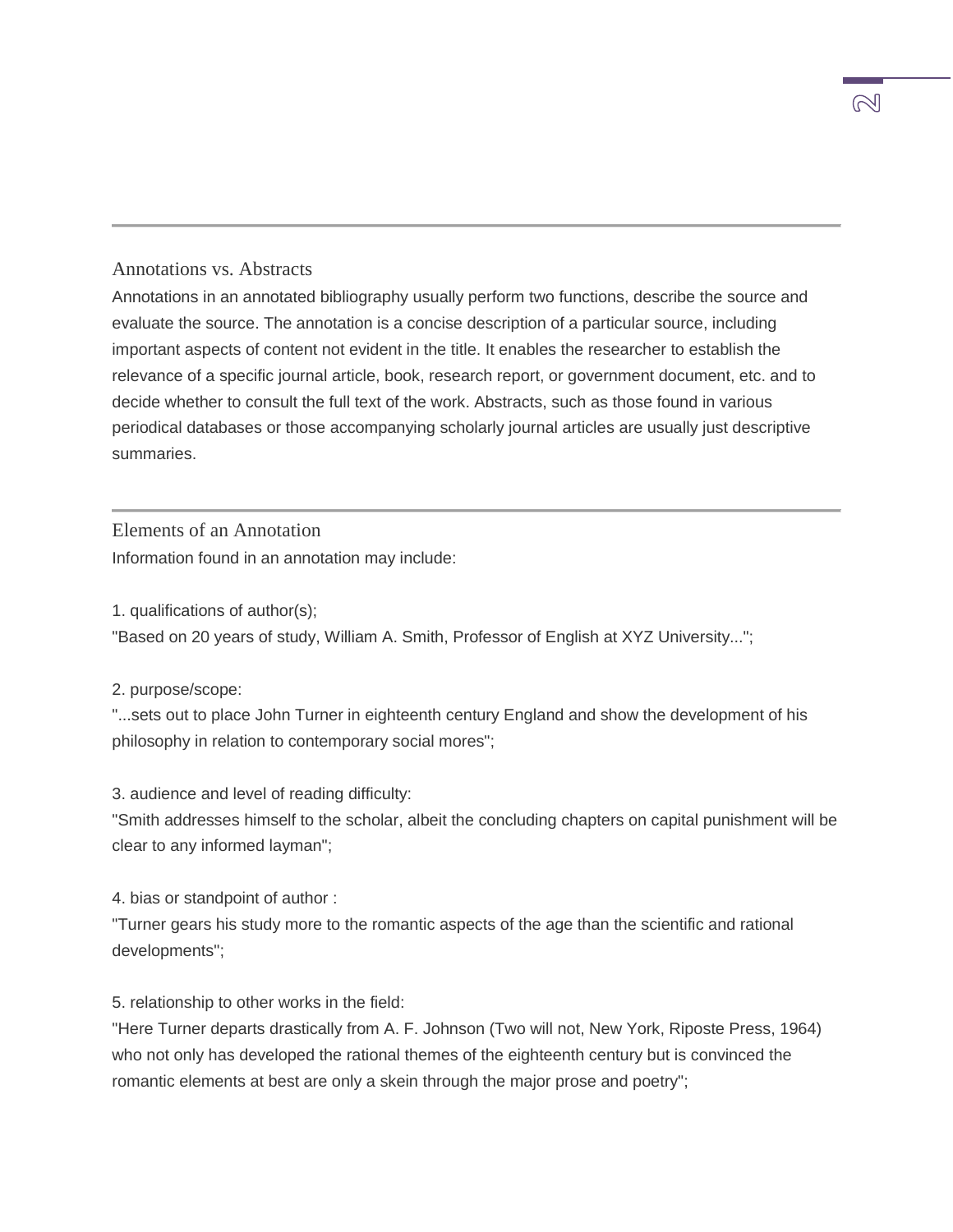### Structure of an Annotation

 Length: Generally, annotations constitute one paragraph and are approximately 100 -150 words long, with a goal of concise and explicative annotations

 Person: The third person is the standard, though first person may be appropriate for certain types of annotated bibliographies.

 Language and Vocabulary: In a descriptive annotation, use the vocabulary of the author, as much as possible, to convey the ideas and conclusions of the author. If you use a quotation excerpted from the work set it within quotation marks. Vary your sentence structure and try to avoid repetitive phrases in your annotations, such as, "The author states," "This article concerns," or "The purpose of this report is," as well as sentences starting with "It was suggested that," "It was found that," and "It was reported that."

 Format - Sentences: Whole sentences are preferable, but single descriptive words, and simple phrases or lists may be acceptable.

 Format - Paragraphs: Annotations should be one paragraph long. The paragraph should contain a statement of the work's major thesis, from which the rest of the sentences can develop.

Citation Format

 The bibliography portion of the annotated bibliography usually follows one of the standard citation formats, APA, MLA, Chicago, etc. Citation format information is available from the Bedford Handbook or our Infosheets on various citation formats.